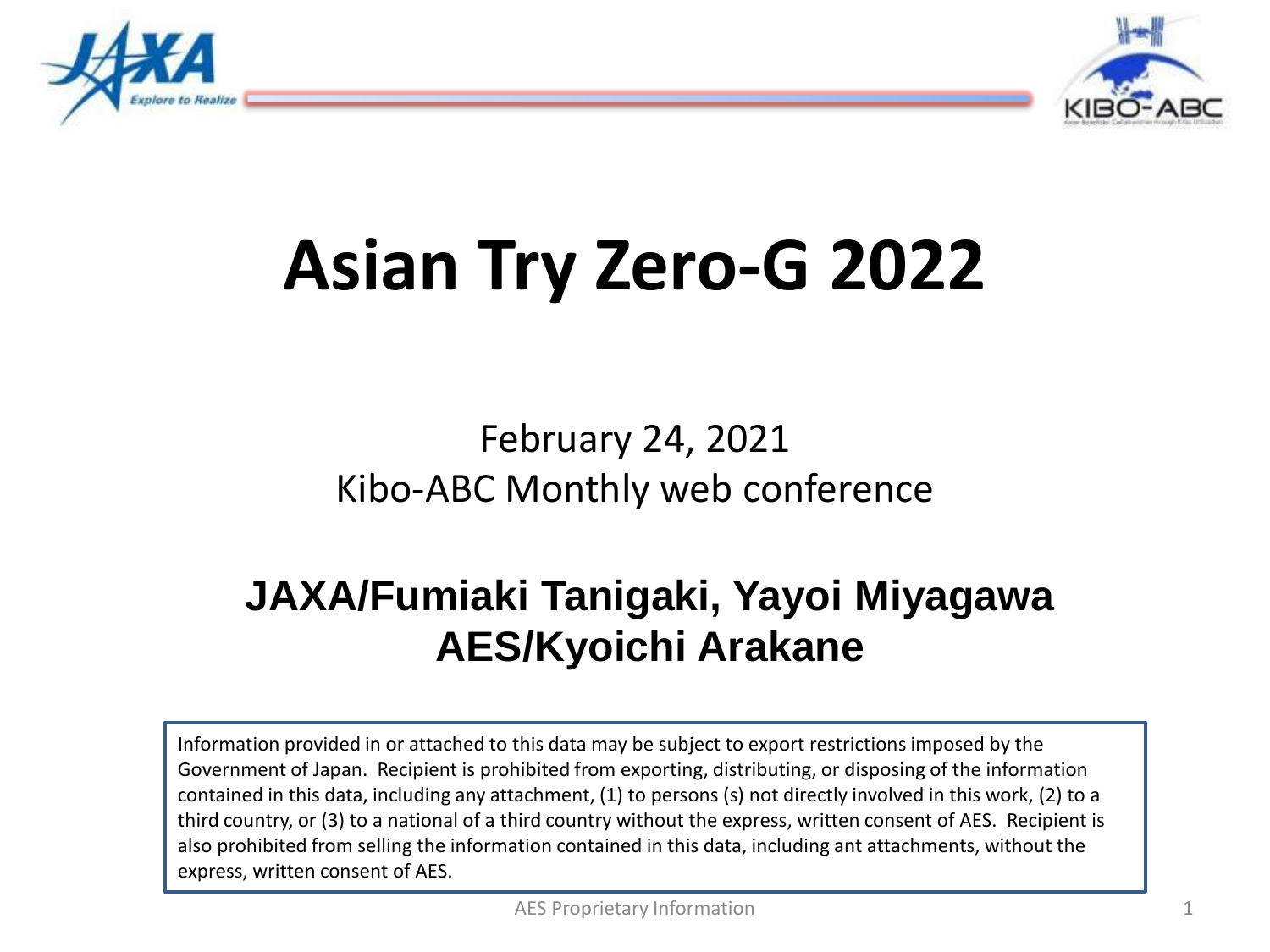

*Asian Try Zero-G 2022*



http://iss.jaxa.jp/en/kuoa/tryzerog/

## **Overview of Asian Try Zero-G**

Japanese Astronaut performs space experiments proposed by the students in the Asia-Pacific region.

Kibo-ABC members are invited to submit proposals for experiments. Member agencies will work on the screening of proposals according to selection method, and this could develop the skills needed for feasibility studies of Kibo experiments. After feasibility assessments by JAXA, the final selection of experiment themes will be determined by member agencies.

Reference for past experiment videos. https://iss.jaxa.jp/en/kuoa/tryzerog/reference.html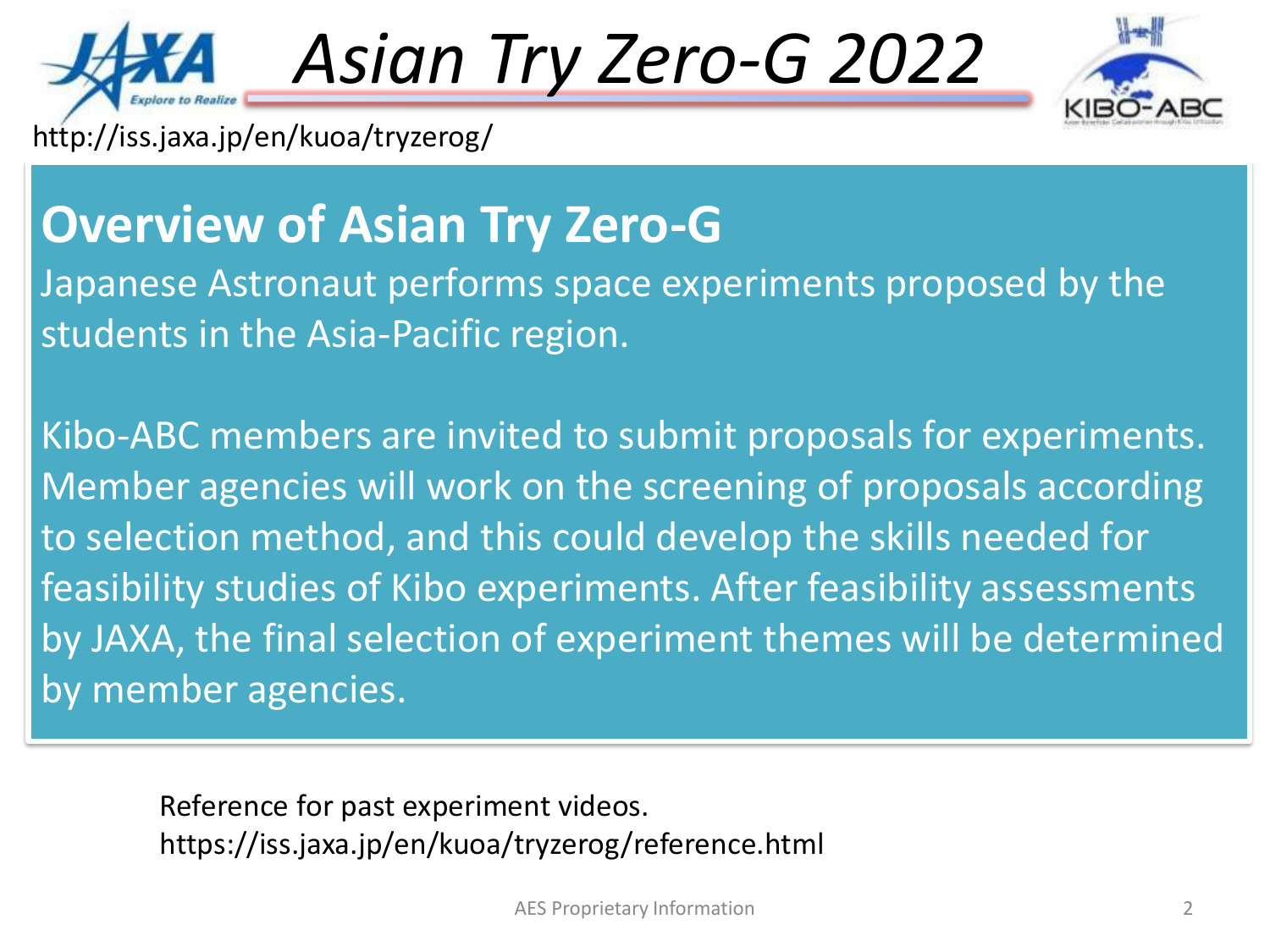





## **Categories and considerations**

- Category 1; under 18 years old
	- An experiment will be conducted in Kibo. It must be visually apparent.
	- Experiment needs to be done with no tools or with items scheduled to be available onboard ISS.
	- The time required to complete the experiment should be less than 10 minutes and the instructions should be easy enough for children to understand and follow.
- Category 2; Young scientists and Engineers, ages up to 27 years old
	- In addition to above, describe mathematical and theoretical assumption regarding your idea in the Application Form.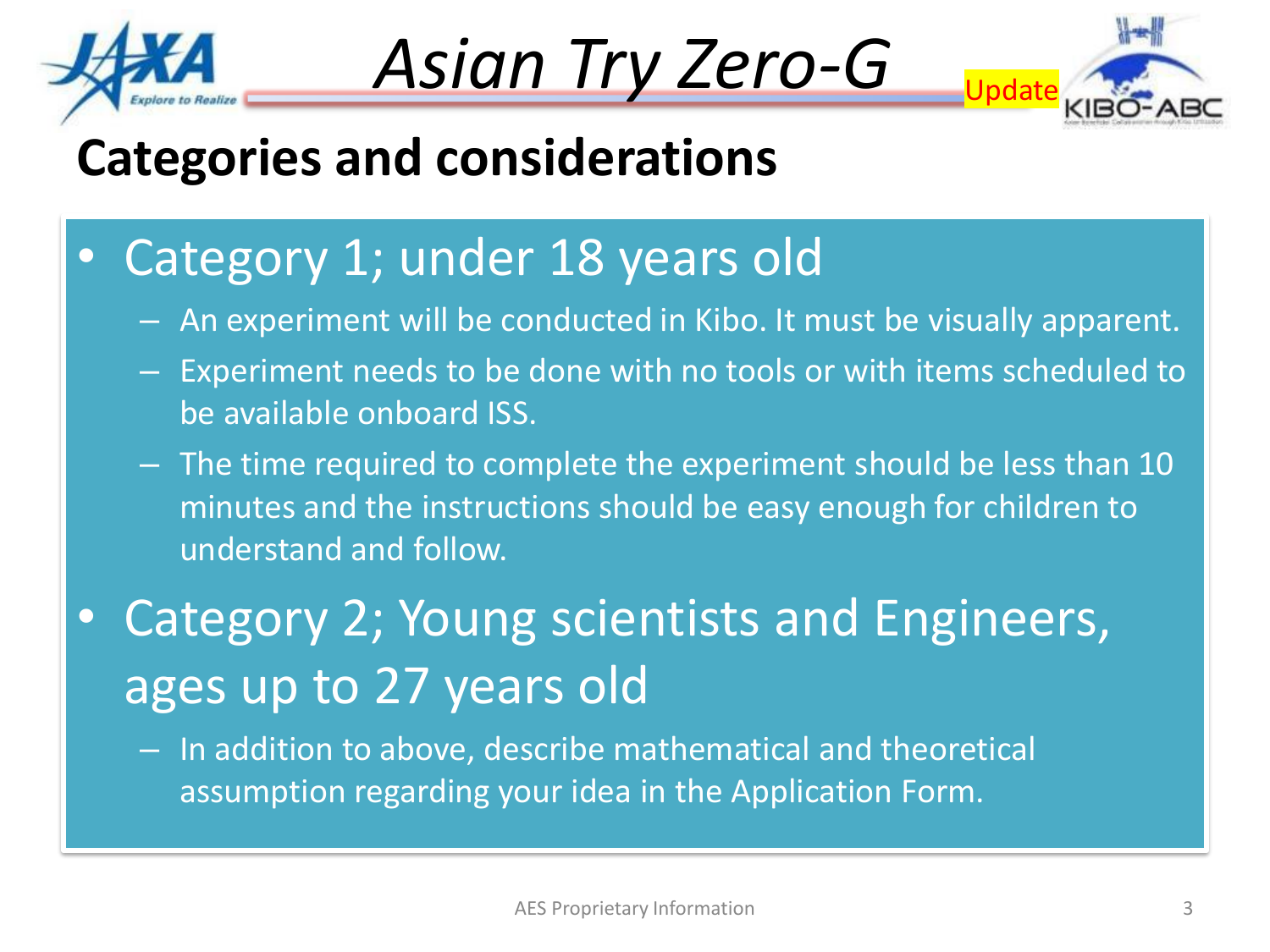

Asian Try Zero-G 2022



## **Categories and considerations**

## (Up to 27 years old Group application is acceptable)

### Category A<sub>11111</sub> Pe Expe

- 
- be available onboard IS
- understand an
- 

– Describe mathematical and theoretic assumption (if possible) regarding  $y_0$  dea in the Application

An experiment will be conducted in the conduction of the conduction of the visually apparent. – Experiment needs to be done with items scheduled to

 $-$  The time required to complete the experiment should be less than 10 minutes and the instructions showled be easy enough for children to

4 Used to be Category 1&2, now they are combined in one category. \*The purpose of old category 2, fostering young scientists and engineers, is still valid.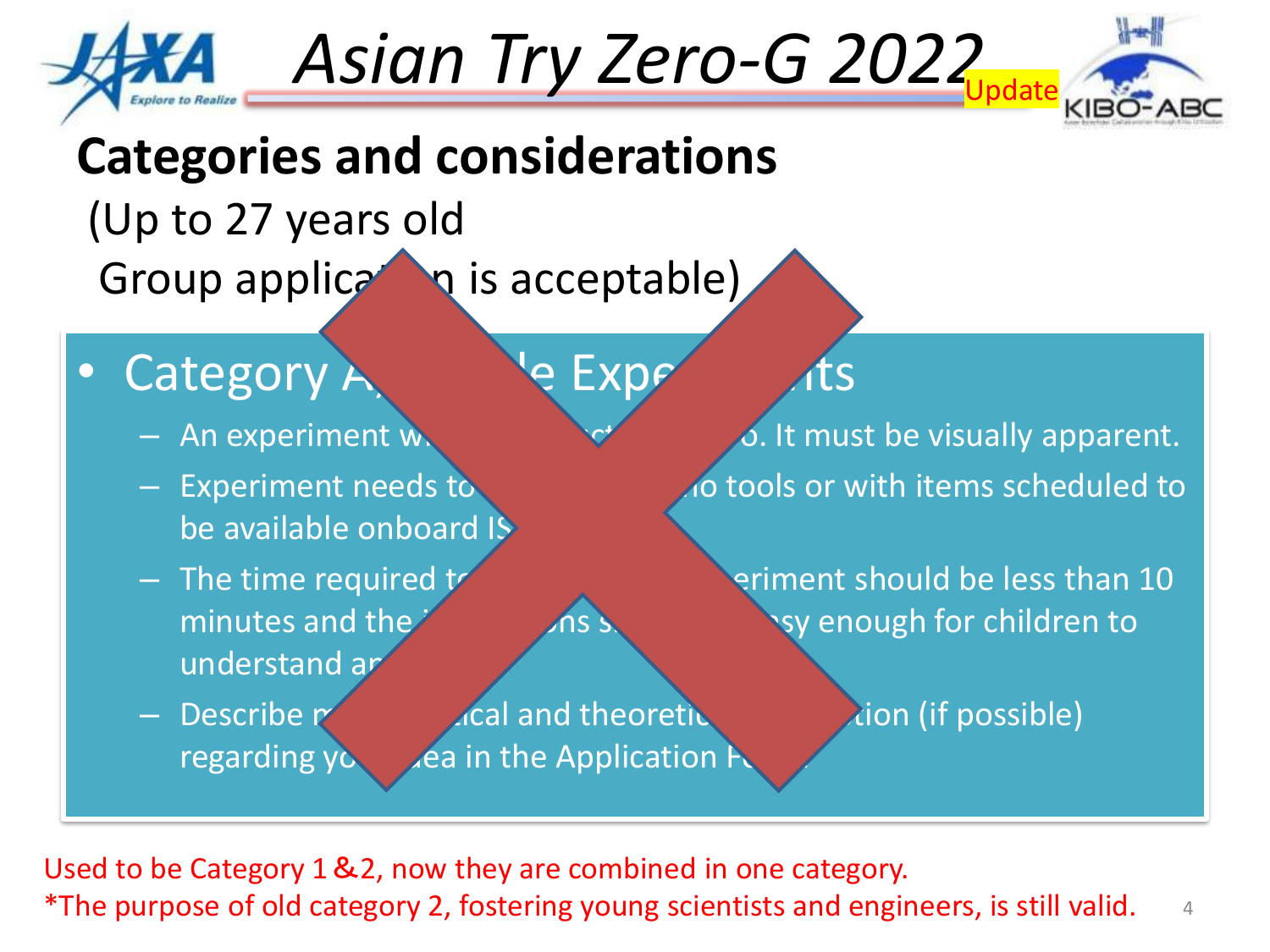

Asian Try Zero-G 2022



### **New category**

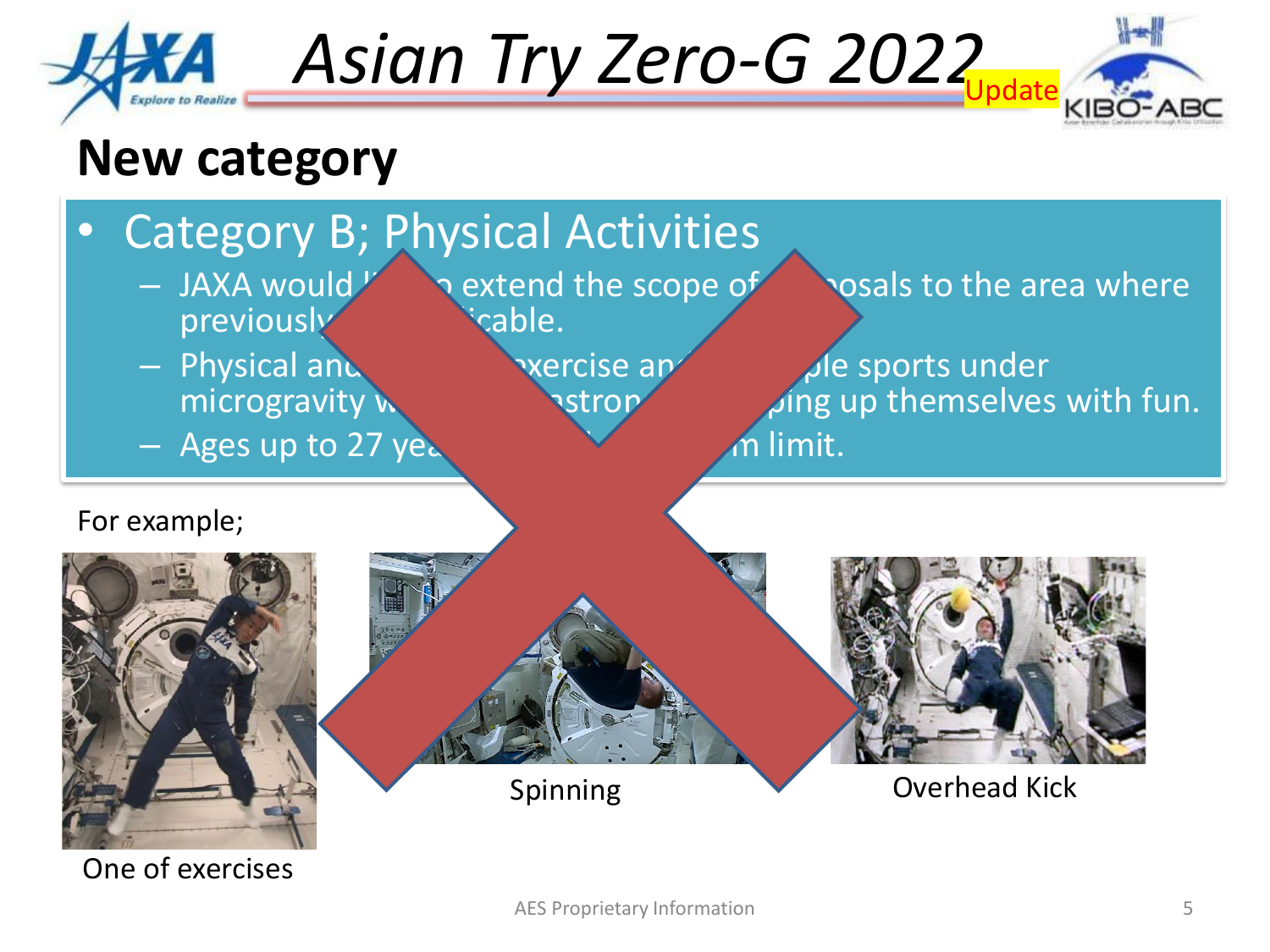

Asian Try Zero-G 2022



## **Schedule (tentative)**

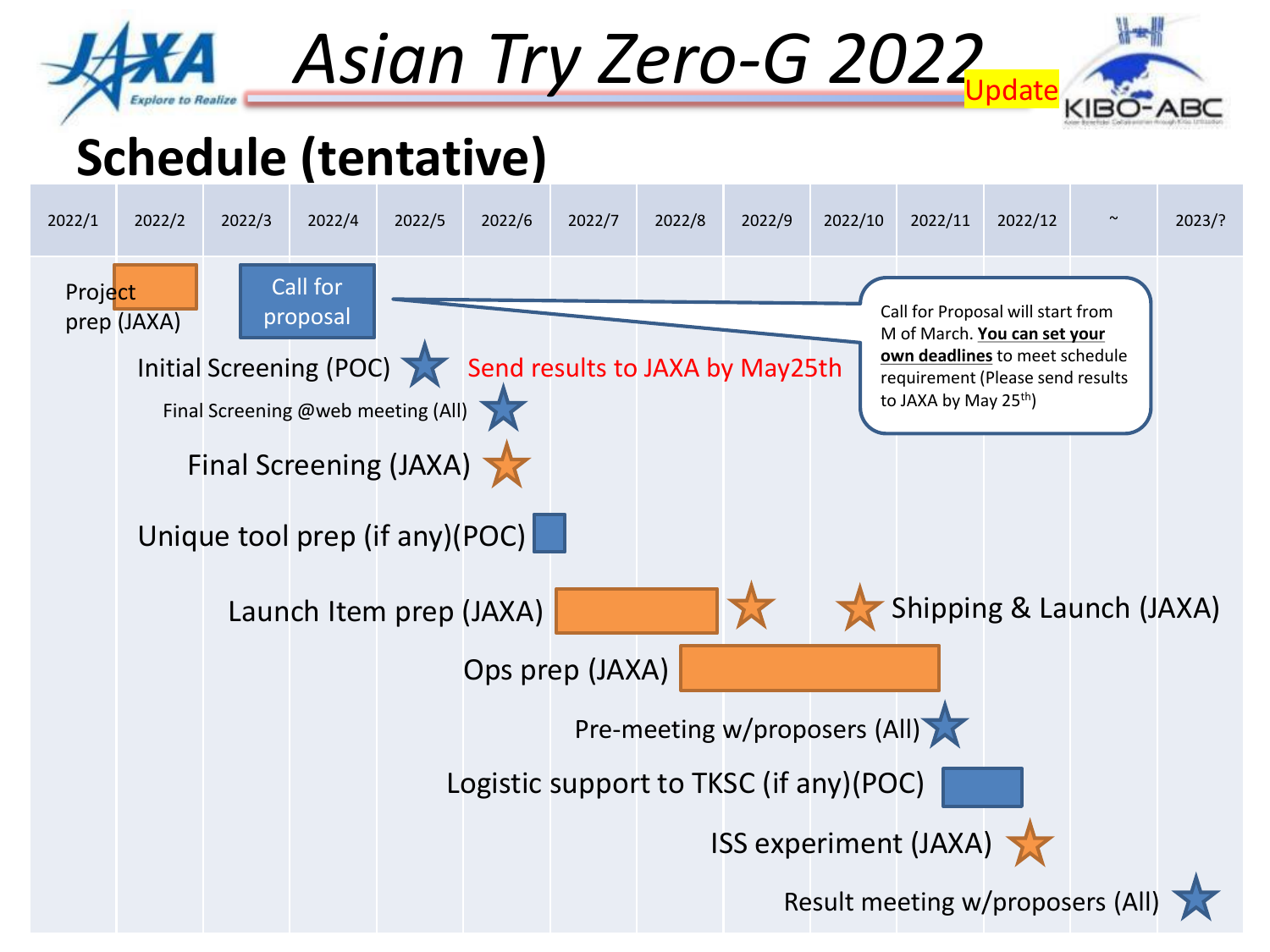

*Asian Try Zero-G 2022*



## **Main tasks of POC**

- Call for proposal
	- JAXA will provide an application guideline.
	- Promotion in each country/region.
	- Receive proposals from students.

### • Initial Screening

- Selection according to agreed criteria that is provided by JAXA.
- Select 1-3 proposals (TBD) in each category.
- Host an award ceremony (optional) in each country/region.

### • Unique tool prep (if any)

- If a proposal requires a custom-made tool which is not available in ISS, and simple and safe enough, you may want to develop it on your own.
- Provide safety information (e.g. material, size)
- Transport it to JAXA.

### • Pre-meeting with proposers

- JAXA hosts online meetings with proposers to explain how we modified procedure to accustom in microgravity. Please connect us with the proposers.
- Support logistics to Tsukuba Space Center
	- If proposers wish to come to Japan, please support them.
- Result meeting with proposers
	- JAXA hosts online meetings with proposers to share achievements of ISS experiments.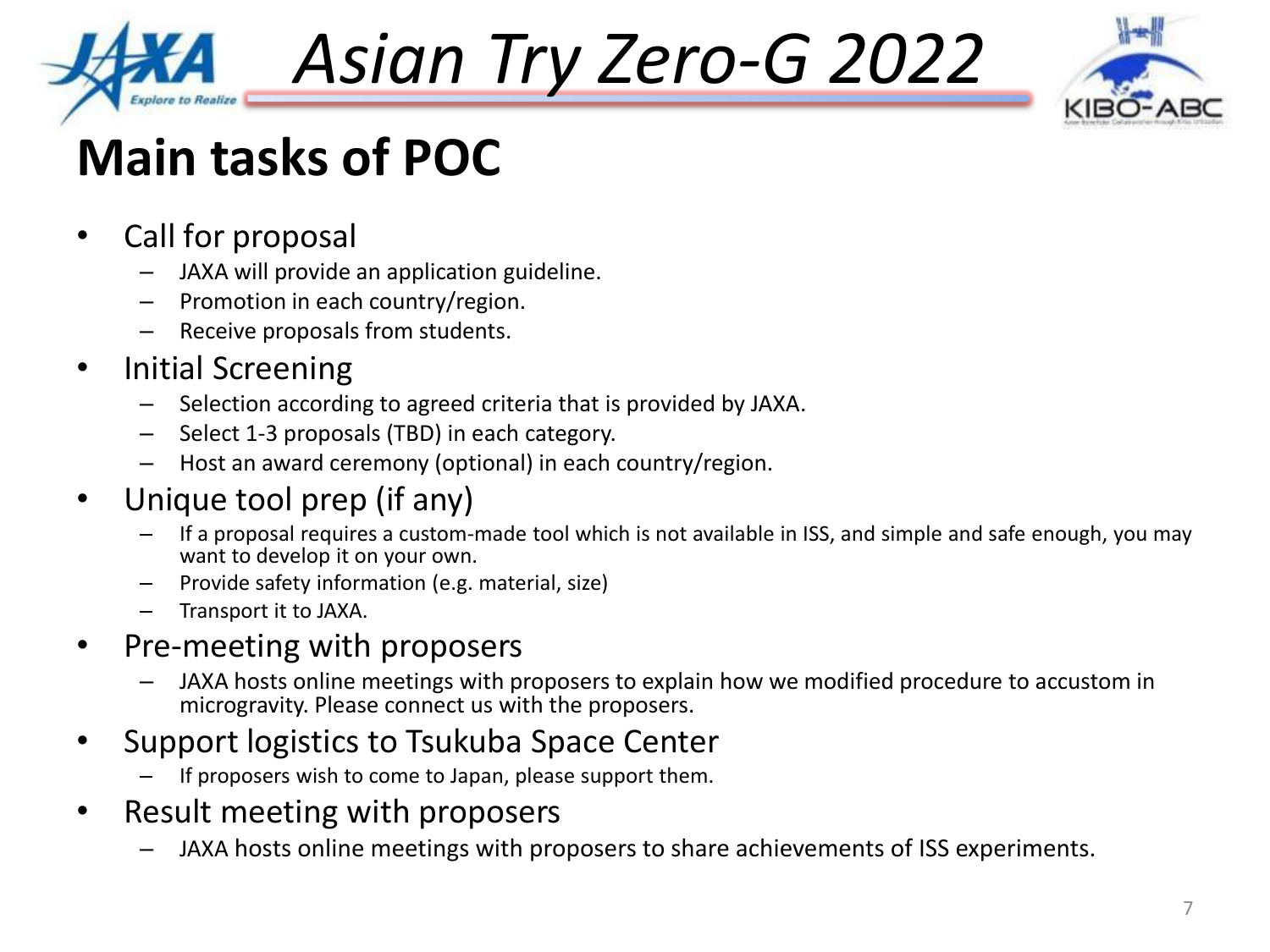

**1. Important Notice**

Asian Try Zero-G 2022



**Call For Proposal**

Call for Proposal for ATZG 2022 will be identical to ATZG 2018-19, except for specified point.

We expect unique, novel and/or informative ideas that have never been done in ISS/Kibo. Applicant shall have citizenship of any countries which have [Kibo-ABC member agency.](http://www.aprsaf.org/initiatives/kibo_abc/)

### **< Category 1; under 18 years old>**

- a. Please be aware that ideas realized in the past experiments will be excluded. See the following movies. <https://iss.jaxa.jp/en/kuoa/tryzerog/reference.html>
- b. Experiment will be conducted in Kibo.
- c. It is necessary that the experiment is visually apparent.
- d. Experiment needs to be done with no tools or with items scheduled to be available onboard ISS.
- **e. Available items** are:
	- Office supplies (paper, pen, scissors, ruler, binder clip, ziploc bag, etc.)
	- Tools (driver, wrench, tweezers, inspection mirror, etc.)
	- Designated items (See Attachment-1, Available onboard items)
	- \* Some items may not be available depending on work schedule/situation.



JAXA astronaut Koichi Wakata (Credit: JAXA)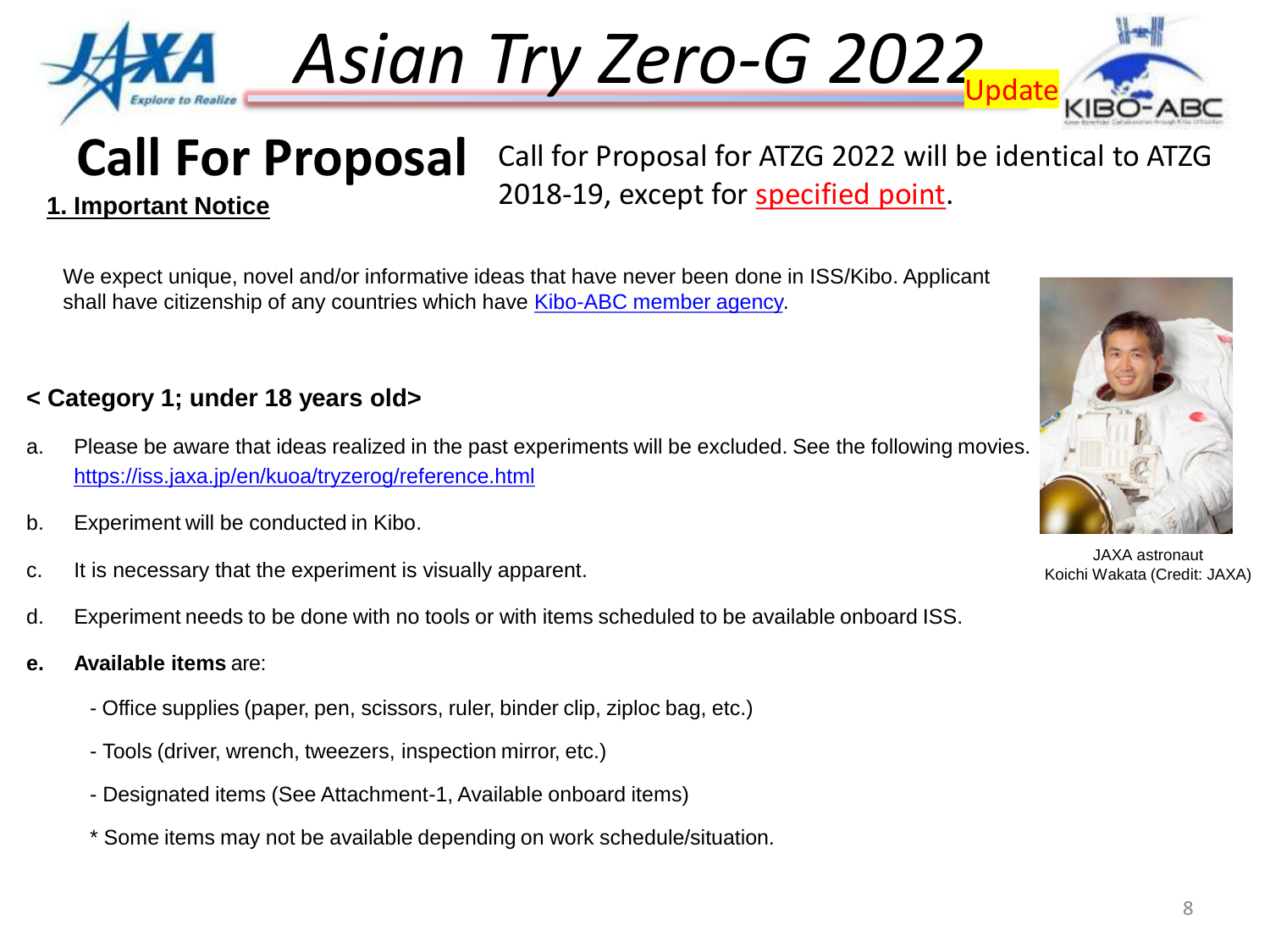

Asian Try Zero-G 2022



#### **Call For Proposal** Call for Proposal for ATZG 2022 will be identical to ATZG 2018-19, except for specified point.

### **< Category 1; under 18 years old> (cntn'd)**

- f. The time required to complete the experiment should be less than **10 minutes** and the instructions should be easy and clear to understand and follow.
- g. The experiment shall be achieved up to two crew members, however, one crew member is recommended.
- h. The activity will be recorded with a high-definition video camera. The high-definition image data will be downlinked to the ground and sent to each space agency afterwards.
- i. Please do not submit proposals that financially profit a specific organization or agency.
- j. Group application is acceptable. Adult/teacher can be involved as a supervisor or guardian of the group, not as an applicant.
- k. Dependingon the mission schedule and operational situation of ISS, another astronaut may take his place.

#### **< Category 2; Young scientists and Engineers, ages up to 27 years old>**

- a) In addition to above, describe mathematical and theoretical assumption regarding your idea in the Application Form.
- b) Writing a paper about the observation after the experiment is highly recommended.
- c) Group application is not acceptable. **One idea from one person.**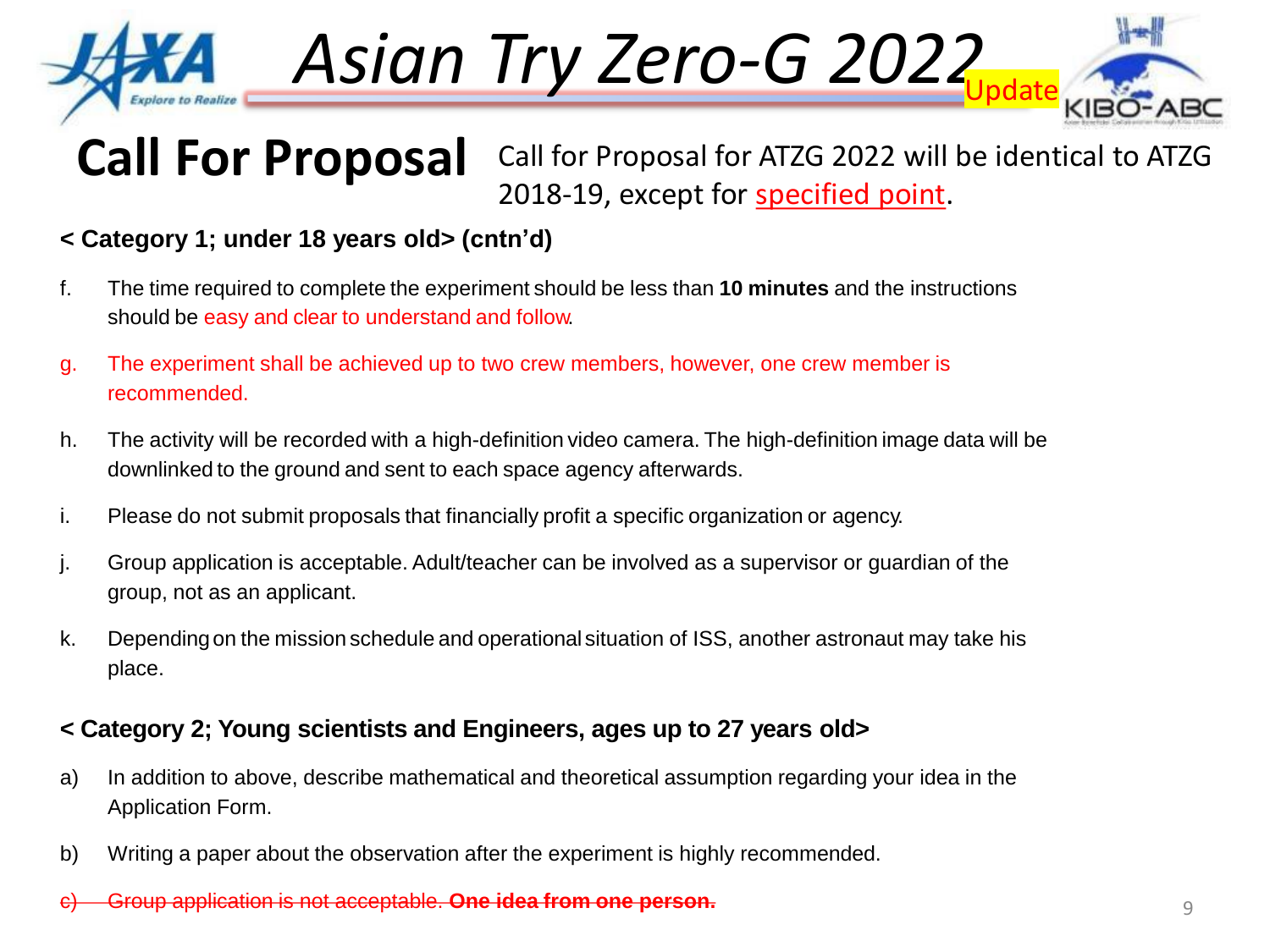

Asian Try Zero-G 2022



**Call For Proposal** Call for Proposal for ATZG 2022 will be identical to ATZG 2018-19, except for specified point.

#### **POINTS of CONSIDERATION**

- Following points are considered as unsafe in ISS/Kibo
- Usage of dangerous material/objects
- Sprinkling a large amount of water (1 liter or more) into Kibo cabin
- Releasing a certain amount of gaseous, especially the one ISS doesn't have capability of elimination. e.g. N2
- Scattering tiny articles such as bolts and nuts, pieces of paper
- Usage of high speed spinning objects with large mass
- Items which have sharp edges
- Following points are considered as impractical in ISS/Kibo
- Long duration of crew time
- Sacrificing crew's rights, privacies
- Requires to terminate air flow in cabin for a long time
- Blocks crew's emergency evacuation path. e.g. closing hatches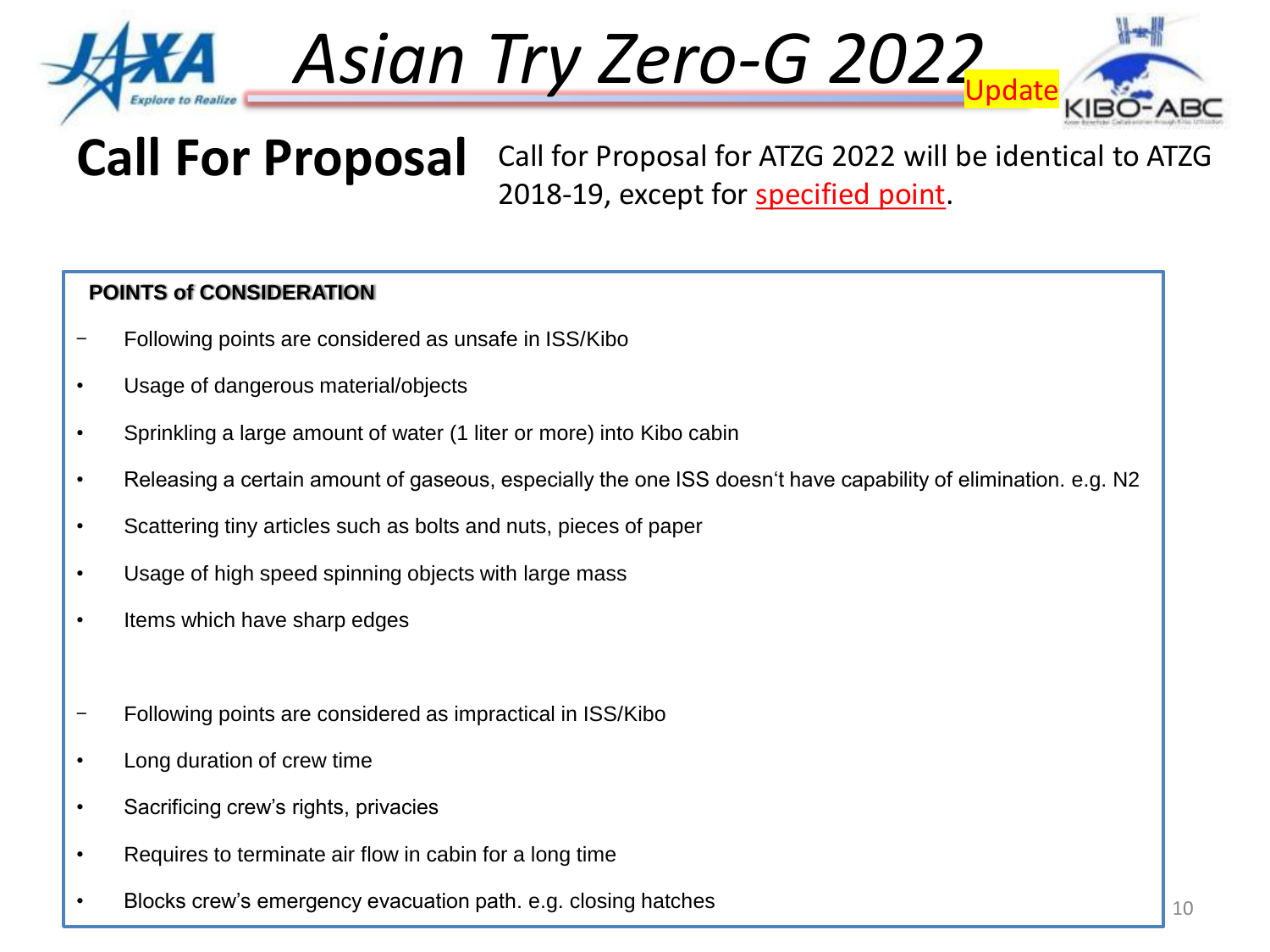

Asian Try Zero-G 2022



#### **Call For Proposal** Call for Proposal for ATZG 2022 will be identical to ATZG 2018-19, except for specified point. **2. Proposal of Launch items**

Applicant shall prefer onboard items shown as Attachment-1, though applicant can propose launch items which fulfil following conditions;

- Dimensions: within  $35 \times 30 \times 8$  centimeters, when folding
- Weight: less than 950 g
- Specifications: non flammability, no sharp edges, not included any motive power (electric, magnetic), no living thing, no chemicals

The proposed items may not be used for the experiments with various reasons. Also, launch items are not returned to applicants.

### **3. Application Format**

Applicant shall describe following items in the Application Format (Word format:).

- (1) Applicant Information
- (2) Activity Title
- (3) Hypothesis and Theory
	- a) Hypothesis
	- b) Schematic Model
	- c) Mathematical Assumption **(For Category 2 only)**
- (4) Verification method and Requirement
- (5) Tool, Item (include required launch items)

Unlike Kibo-RPC, we are not anticipating a large amount of statistic information, therefore, no Google Form is prepared.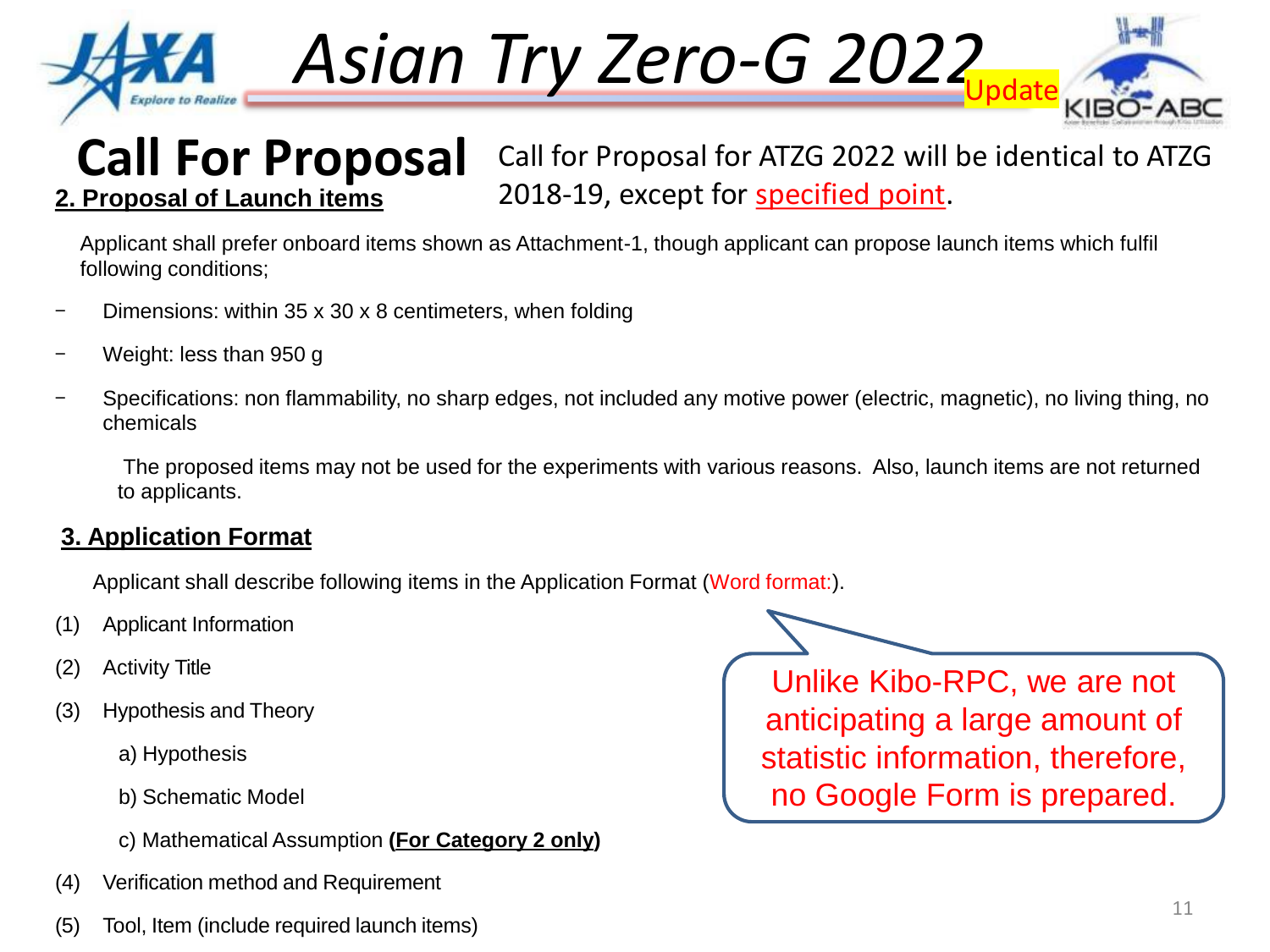

Asian Try Zero-G 2022



## **Mission Logo**

- Can anyone volunteers on designing the logo of ATZG 2022? If I remember correct, AHIS logo was designed by Thailand, and Kibo-ABC logo was designed by Malaysia (my apologies if I'm wrong). We want the same approach this time. If some of you accept designing the logo, please raise your hands at the next web meeting.

We want to finalize the design by the **B of April** so that proposers can receive decals at the Initial screening.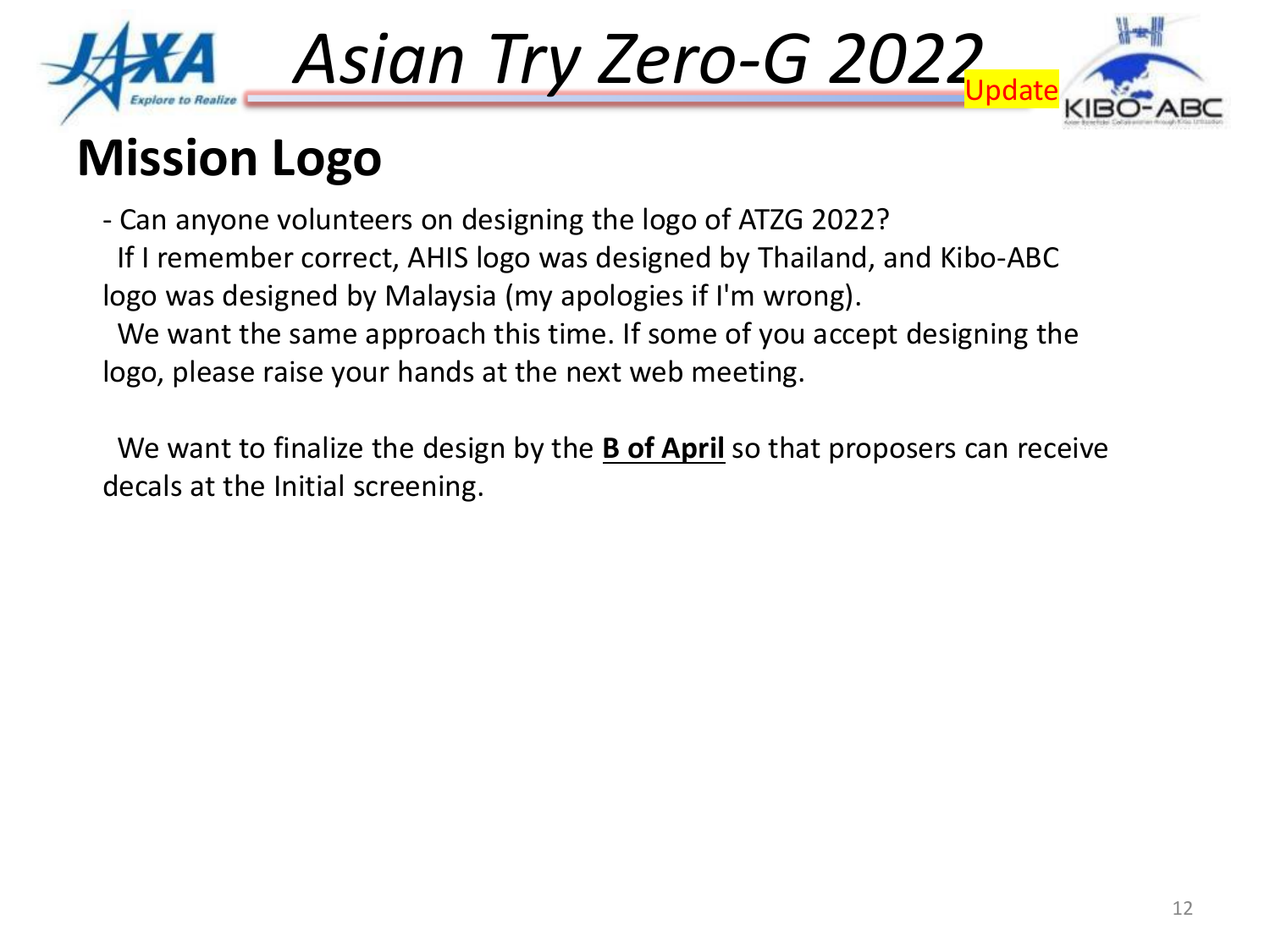# *Asian Try Zero-G 2022*



## **Screening points** Example of past screening sheet and instructions.

Explore

| (1) Science<br><b>Visibility</b> |                                 | (2) Safety             |                             | (3) Availability of Tools/Items |                              |                                    |                           | (4) Crew OPS Time       |                                | (5) Visually<br><b>Apparent</b> |                |
|----------------------------------|---------------------------------|------------------------|-----------------------------|---------------------------------|------------------------------|------------------------------------|---------------------------|-------------------------|--------------------------------|---------------------------------|----------------|
| Score<br>$(4-0)$                 | Rationale                       | Score<br>$(4-0)$       | Rationale                   | Launch<br>item(s)               | On-board<br>tool/item(<br>s) | Score<br>$(4-0)$                   | Rationale                 | Score<br>(4,2,0)        | Rationale                      | Score<br>(4,2,0)                | Rationale      |
| <b>Choose</b>                    | Provide                         | <b>Choose</b>          | Provide                     |                                 | Specify                      | <b>Choose from</b>                 | Provide                   | Choose                  | Provide                        | <b>Choose</b>                   | Provide        |
| from                             | rationale of from               |                        | <b>rationale of</b> specify | If any,                         | tool/                        | following                          | rationale of from         |                         | rationale of from              |                                 | rationale      |
| following                        |                                 |                        |                             |                                 |                              |                                    |                           |                         |                                | followin                        | of the         |
| criteria:                        | the score.                      | following<br>criteria: | the score.                  | item(s)<br>and its              | item(s)<br>and its           | criteria:                          | the score.                | following<br> criteria: | the score.                     |                                 |                |
|                                  | *Describe                       |                        | *Describe                   |                                 |                              | $ 4$ - Available to be *Describe   |                           |                         | *Breakdown <i>criteria</i> :   |                                 | score.         |
| 4 - Unique                       | the                             | $4 - Safe$             | the safety                  | quantity.                       | quantity.<br>In case         | used on-board                      | its feasibility Evaluator |                         | lthe                           |                                 | *Describe      |
| and novel.                       | uniqueness                      |                        | concerns                    |                                 | <b>vour</b>                  | item(s)                            | and the                   | will exactly            | procedure                      | <b>4</b> -                      | its visibility |
|                                  | Never done and novelty 3 - Safe |                        | and                         |                                 | item(s)                      |                                    | consideratio review the   |                         | and provide Visible to and the |                                 |                |
| before                           | of the                          | lwith                  | possible                    |                                 |                              | are noted 3 - Available with       | ns when                   | proposer's              | estimated                      | naked                           | considerati    |
|                                  | physical                        | negligible             | countermea                  |                                 |                              | substitute(s) or                   | using                     | operations              | time for                       | leyes.                          | ons when       |
| 3 - Unique                       | phenomeno amount of             |                        | sures of the                |                                 | available                    | proposed launch                    | items/tools.              | ltime                   | each step.                     |                                 | operations.    |
| and novel.                       | n expected                      | care                   | operations.                 |                                 | on-board                     | $item(s)$ that meets In case of    |                           | (without                | In case of                     | $2 - Need$                      |                |
| Done beforeunder micro           |                                 |                        |                             |                                 | list,                        | requisites.                        | score 3 and prep time).   |                         | score 2,                       | visual                          |                |
| with                             | gravity.                        | 2 - Safe               |                             |                                 | please                       |                                    | 1, specify                |                         | specify the                    | assistanc                       |                |
| different                        |                                 | with small             |                             |                                 | mention                      | $ 2$ - Available with              | substitute.               | l4 -                    | applicable                     | $e$ (i.e.                       |                |
| method                           |                                 | amount of              |                             |                                 | the item                     | launch item(s), but                |                           | Estimated               | step(s)                        | magnificati                     |                |
|                                  |                                 | care                   |                             |                                 | numbers.                     | slightly out of                    |                           | within 10               | which can                      | $ons)$ to                       |                |
| 2 - Unique                       |                                 |                        |                             |                                 |                              | requisites.                        |                           | lmin                    | reduce the                     | lobserve                        |                |
|                                  |                                 | 1 - Safe               |                             |                                 |                              |                                    |                           |                         | time.                          | the                             |                |
| 1 - Novel                        |                                 | with fair              |                             |                                 |                              | 1 - Available with                 |                           | 2 - Available           |                                | phenome                         |                |
|                                  |                                 | amount of              |                             |                                 |                              | substitute(s), but it              |                           | to reduce               |                                | Ina.                            |                |
| Ю-                               |                                 | lcare                  |                             |                                 |                              | alters purpose of                  |                           | within 10               |                                |                                 |                |
| <b>Worthless</b>                 |                                 |                        |                             |                                 |                              | experiment.                        |                           | lmin.                   |                                | lo -                            |                |
|                                  |                                 | ი -                    |                             |                                 |                              |                                    |                           |                         |                                | Invisible                       |                |
|                                  |                                 | Dangerous              |                             |                                 |                              | 0 - Not Available                  |                           | l0 - More               |                                |                                 |                |
|                                  |                                 | /Catastrophi           |                             |                                 |                              | <b>AES Proprietary Information</b> |                           | than 10 min             |                                |                                 | 13             |
|                                  |                                 |                        |                             |                                 |                              |                                    |                           |                         |                                |                                 |                |